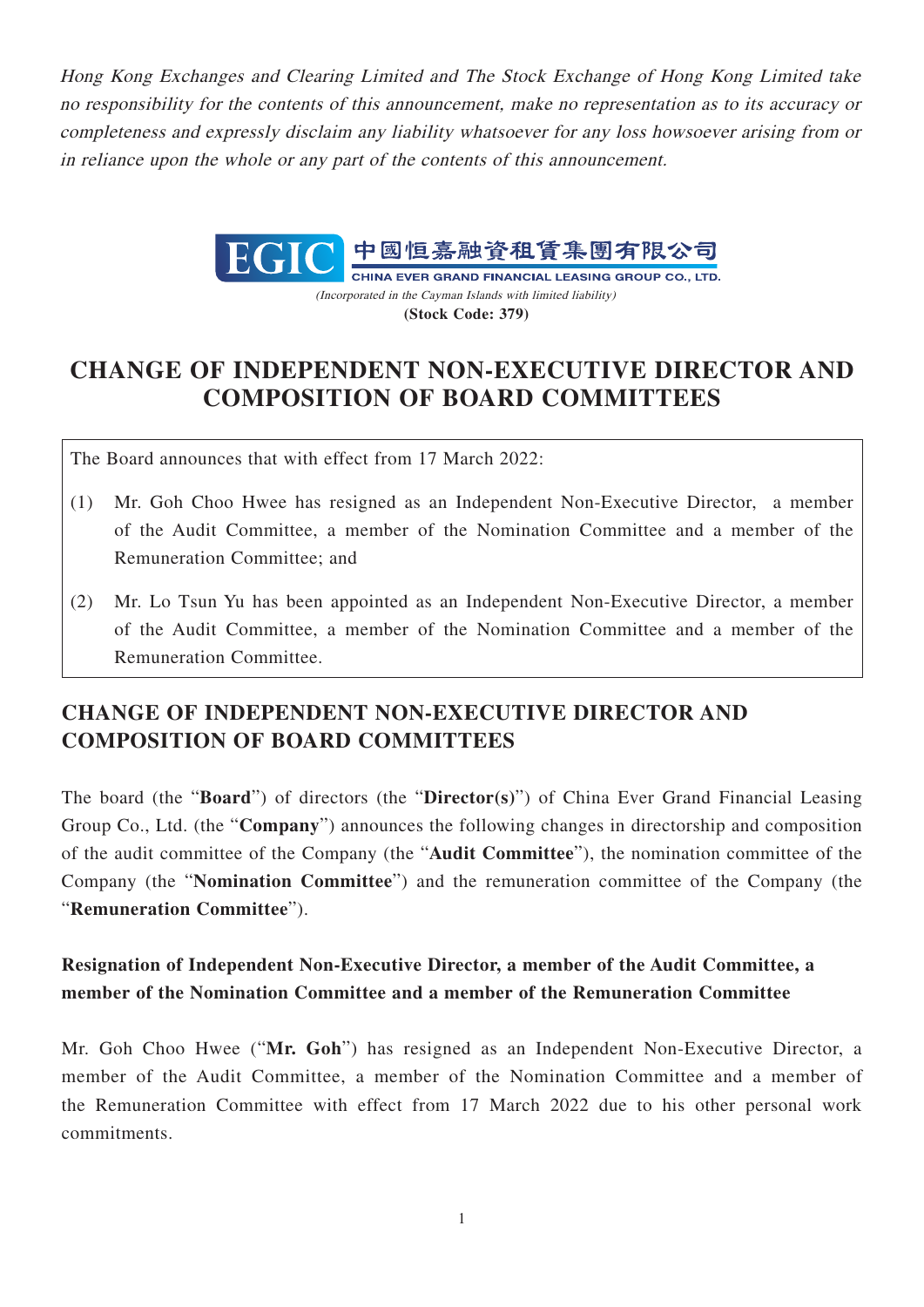Mr. Goh confirmed that he has no disagreement with the Board and there are no matters with respect to his resignation that need to be brought to the attention of the shareholders of the Company or The Stock Exchange of Hong Kong Limited (the "**Stock Exchange**").

## **Appointment of Independent Non-Executive Director, a member of the Audit Committee, a member of the Nomination Committee and a member of the Remuneration Committee**

Mr. Lo Tsun Yu ("**Mr. Lo**") has been appointed as an Independent Non-Executive Director, a member of the Audit Committee, a member of the Nomination Committee and a member of the Remuneration Committee with effect from 17 March 2022.

Mr. Lo, aged 37, obtained his Bachelor of Arts degree in Economics from the University of Toronto in 2007 and subsequently a Juris Doctor degree from the Chinese University of Hong Kong in 2011. Mr. Lo is currently a practising solicitor at Messrs. P. C. Woo  $\&$  Co., a firm of solicitors and notaries in Hong Kong. Mr. Lo specializes in corporate finance work including initial public offerings, mergers and acquisitions and regulatory compliance. Mr. Lo was admitted as a solicitor in Hong Kong in August 2014.

Mr. Lo has entered into a letter of appointment with the Company for an initial term of one year commencing on 17 March 2022, subject to retirement by rotation and re-election in accordance with the Rules Governing the Listing of Securities on the Stock Exchange (the "**Listing Rules**") and the articles of association of the Company. Mr. Lo is entitled to receive a director's fee of HK\$180,000 per annum and discretionary bonuses which were determined by the Board on the recommendation of the Remuneration Committee with reference to his qualifications, experience, duties and responsibilities with the Company as well as the Company's performance and the prevailing market conditions.

Save as disclosed above, Mr. Lo (i) has not held any directorships in other public companies the securities of which are listed on any securities market in Hong Kong or overseas in the last three years; (ii) does not hold any other positions with the Company or its subsidiaries; (iii) does not have other major appointments and professional qualifications; and (iv) does not have any relationship with any director, senior management, substantial shareholder or controlling shareholder of the Company.

As at the date of this announcement, Mr. Lo does not have any interest in any shares, underlying shares or debenture of the Company and/or its associated corporation within the meaning of Part XV of the Securities and Futures Ordinance (Chapter 571 of the Laws of Hong Kong).